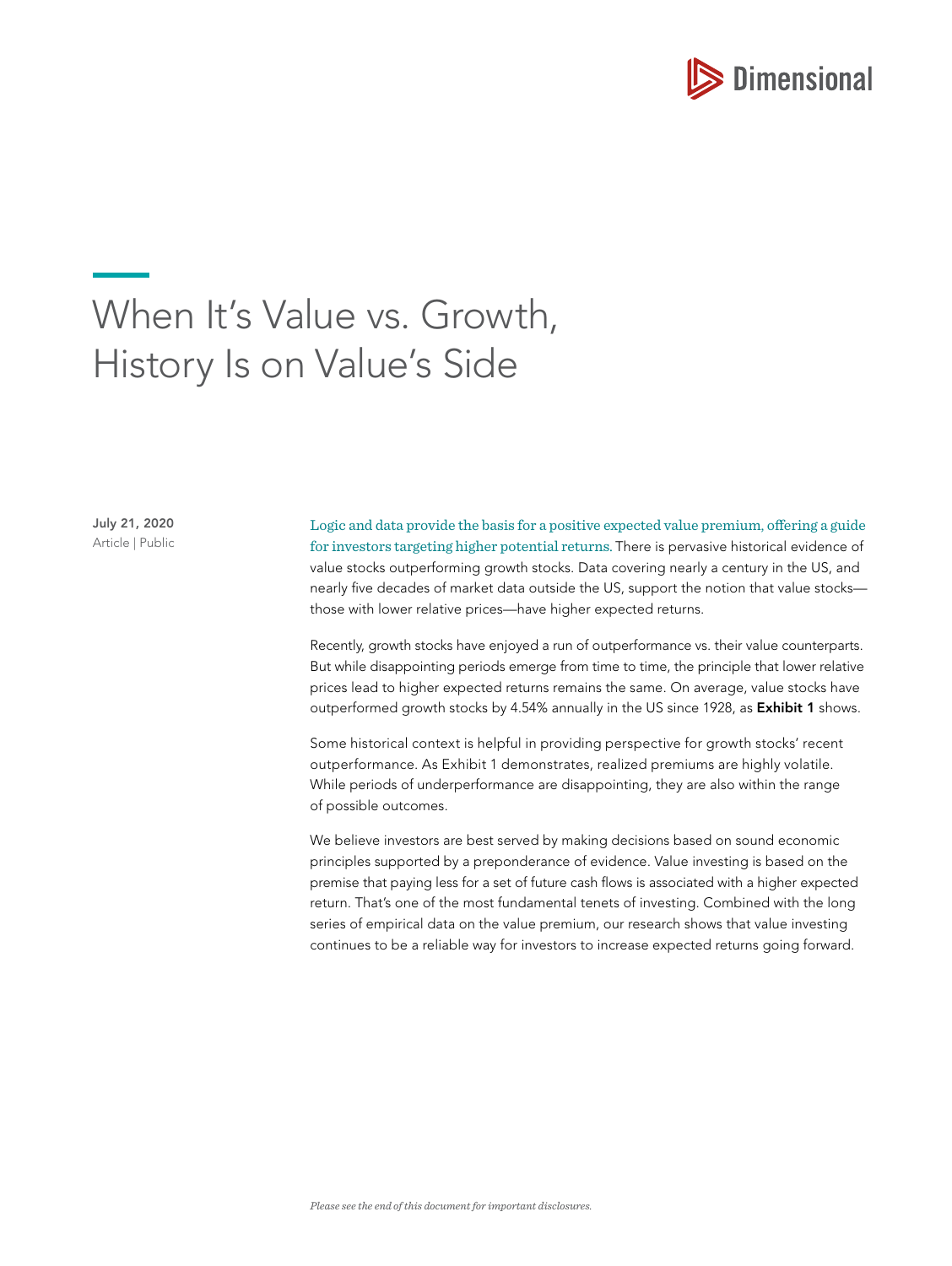# Exhibit 1 Value Add

*Yearly observations of premiums: value minus growth in US markets, 1928–2019*



*Past performance is no guarantee of future results. Investing risks include loss of principal and fluctuating value. There is no guarantee an investment strategy will be successful. Indices are not available for direct investment. Their performance does not reflect the expenses associated with the management of an actual portfolio.*

*In US dollars. Yearly premiums are calculated as the difference in one-year returns between the two indices described. Value minus growth: Fama/French US Value Research Index minus the Fama/French US Growth Research Index.*

*Fama/French US Value Research Index: Provided by Fama/French from CRSP securities data. Includes the lower 30% in price-to-book of NYSE securities (plus NYSE Amex equivalents since July 1962 and Nasdaq equivalents since 1973).*

*Fama/French US Growth Research Index: Provided by Fama/French from CRSP securities data. Includes the higher 30% in price-to-book of NYSE securities (plus NYSE Amex equivalents since July 1962 and Nasdaq equivalents since 1973).*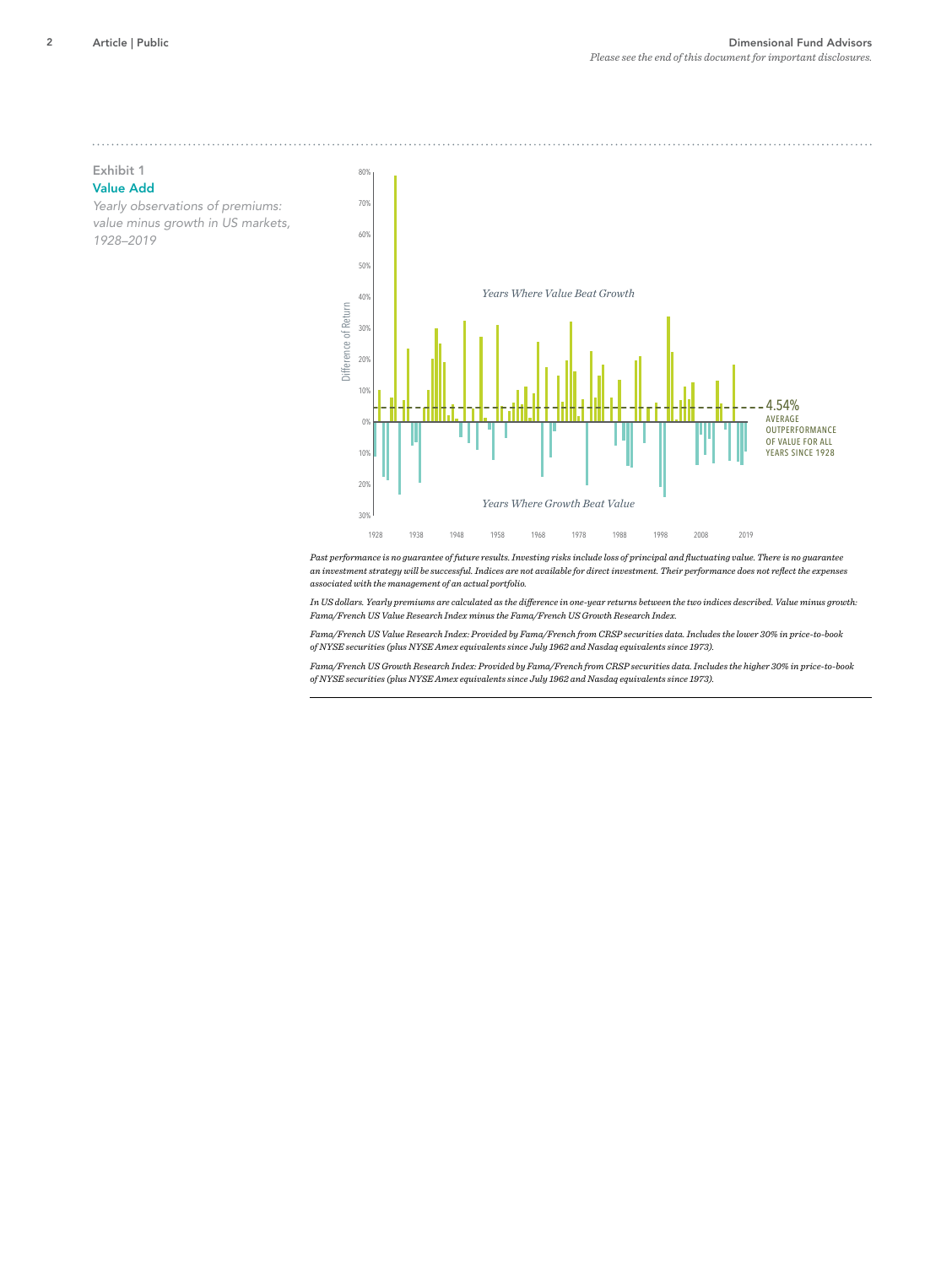# GLOSSARY

Value Stock: A stock trading at a low price relative to a measure of fundamental value such as book equity. Growth Stock: A stock trading at a high price relative to a measure of fundamental value such as book equity. Value Premium: The return difference between stocks with low relative prices (value) and stocks with high relative prices (growth).

# DISCLOSURES

Eugene Fama and Ken French are members of the Board of Directors of the general partner of, and provide consulting services to, Dimensional Fund Advisors LP.

The information in this document is provided in good faith without any warranty and is intended for the recipient's background information only. It does not constitute investment advice, recommendation, or an offer of any services or products for sale and is not intended to provide a sufficient basis on which to make an investment decision. It is the responsibility of any persons wishing to make a purchase to inform themselves of and observe all applicable laws and regulations. Unauthorized copying, reproducing, duplicating, or transmitting of this document are strictly prohibited. Dimensional accepts no responsibility for loss arising from the use of the information contained herein.

"Dimensional" refers to the Dimensional separate but affiliated entities generally, rather than to one particular entity. These entities are Dimensional Fund Advisors LP, Dimensional Fund Advisors Ltd., Dimensional Ireland Limited, DFA Australia Limited, Dimensional Fund Advisors Canada ULC, Dimensional Fund Advisors Pte. Ltd., Dimensional Japan Ltd., and Dimensional Hong Kong Limited. Dimensional Hong Kong Limited is licensed by the Securities and Futures Commission to conduct Type 1 (dealing in securities) regulated activities only and does not provide asset management services.

UNITED STATES: Dimensional Fund Advisors LP is an investment advisor registered with the Securities and Exchange Commission.

CANADA: These materials have been prepared by Dimensional Fund Advisors Canada ULC. Commissions, trailing commissions, management fees, and expenses all may be associated with mutual fund investments. Unless otherwise noted, any indicated total rates of return reflect the historical annual compounded total returns, including changes in share or unit value and reinvestment of all dividends or other distributions, and do not take into account sales, redemption, distribution, or optional charges or income taxes payable by any security holder that would have reduced returns. Please read the prospectus before investing. Mutual funds are not guaranteed, their values change frequently, and past performance may not be repeated.

Neither Dimensional Ireland Limited (DIL) nor Dimensional Fund Advisors Ltd. (DFAL), as applicable (each an "Issuing Entity," as the context requires), give financial advice. You are responsible for deciding whether an investment is suitable for your personal circumstances, and we recommend that a financial adviser helps you with that decision.

# WHERE ISSUED BY DIMENSIONAL IRELAND LIMITED OR DIMENSIONAL FUND ADVISORS LTD.

Neither Dimensional Ireland Limited (DIL) nor Dimensional Fund Advisors Ltd. (DFAL), as applicable (each an "Issuing Entity," as the context requires), give financial advice. You are responsible for deciding whether an investment is suitable for your personal circumstances, and we recommend that a financial adviser helps you with that decision.

# WHERE ISSUED BY DIMENSIONAL IRELAND LIMITED

Issued by Dimensional Ireland Limited (DIL), with registered office 10 Earlsfort Terrace, Dublin 2, D02 T380, Ireland. DIL is regulated by the Central Bank of Ireland (Registration No. C185067). Information and opinions presented in this material have been obtained or derived from sources believed by DIL to be reliable, and DIL has reasonable grounds to believe that all factual information herein is true as at the date of this document.

DIL issues information and materials in English and may also issue information and materials in certain other languages. The recipient's continued acceptance of information and materials from DIL will constitute the recipient's consent to be provided with such information and materials, where relevant, in more than one language.

# WHERE ISSUED BY DIMENSIONAL FUND ADVISORS LTD.

Issued by Dimensional Fund Advisors Ltd. (DFAL), 20 Triton Street, Regent's Place, London, NW1 3BF. DFAL is authorised and regulated by the Financial Conduct Authority (FCA). Information and opinions presented in this material have been obtained or derived from sources believed by DFAL to be reliable, and DFAL has reasonable grounds to believe that all factual information herein is true as at the date of this document.

DFAL issues information and materials in English and may also issue information and materials in certain other languages. The recipient's continued acceptance of information and materials from DFAL will constitute the recipient's consent to be provided with such information and materials, where relevant, in more than one language.

# NOTICE TO INVESTORS IN SWITZERLAND: This is an advertising document.

# RISKS

Investments involve risks. The investment return and principal value of an investment may fluctuate so that an investor's shares, when redeemed, may be worth more or less than their original value. Past performance is not a guarantee of future results. There is no guarantee strategies will be successful.